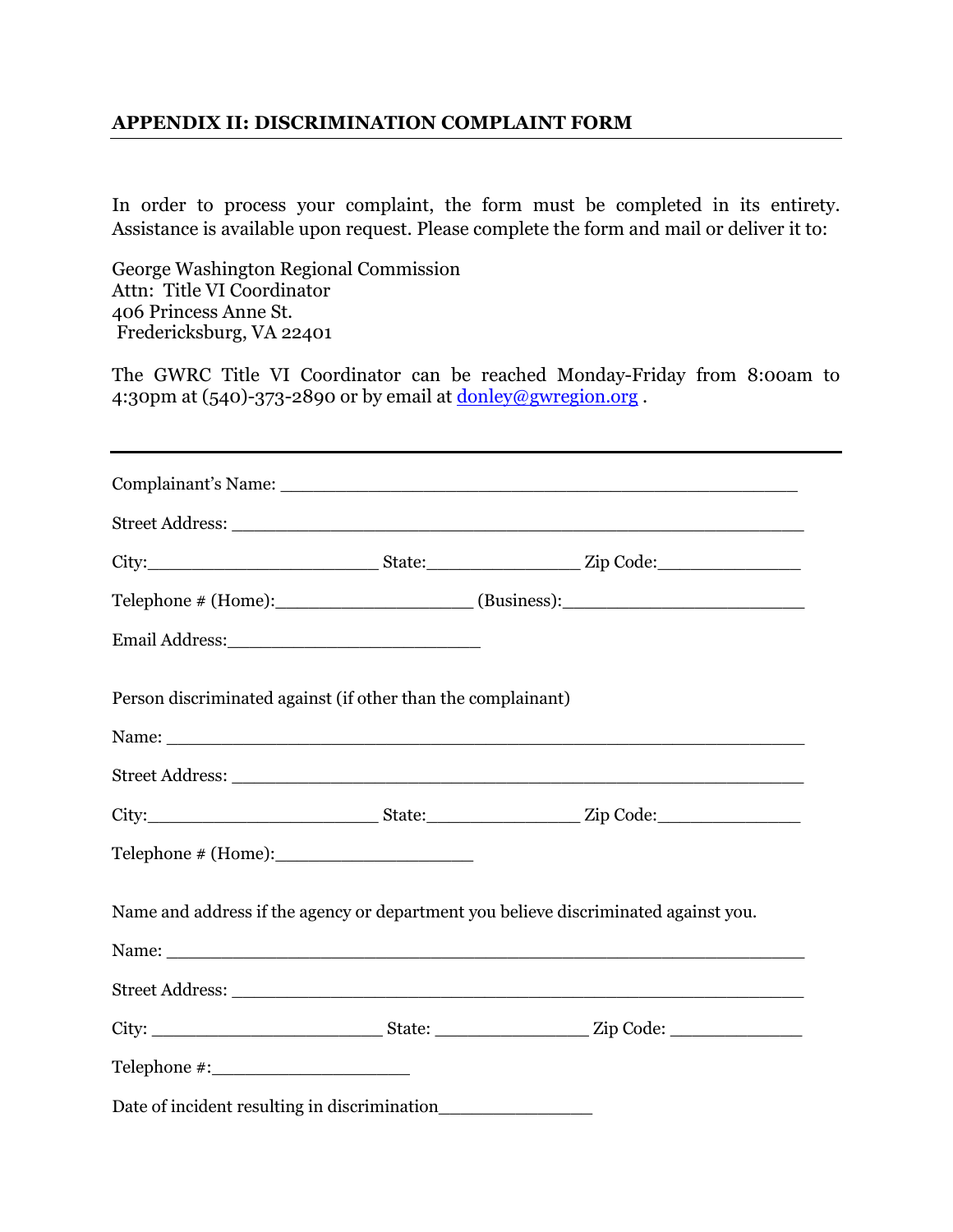Describe how you were discriminated against. What happened and who was responsible? If additional space is required, please attach an extra sheet to the form.

Does the complaint involve a specific individual(s) associated with the GWRC or FAMPO? If yes, please provide the name(s) of the individual(s), if known.

Where did the incident take place?

|  | $\text{Telephone} \# (\text{Home}) :$ |  |  |  |
|--|---------------------------------------|--|--|--|
|  |                                       |  |  |  |
|  |                                       |  |  |  |
|  |                                       |  |  |  |